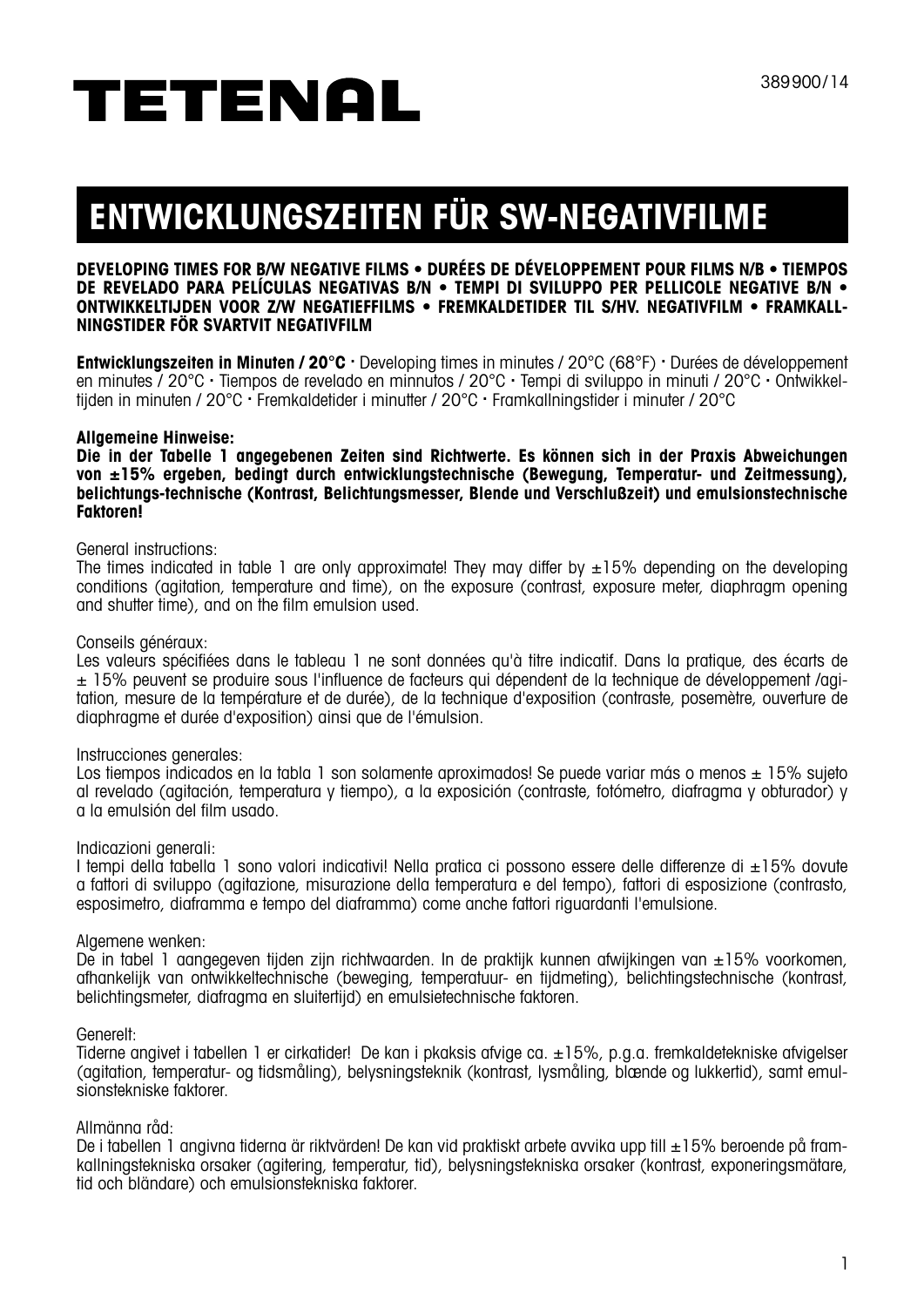## **Tabelle 1 a**

|                            | <b>Entwickler</b>                                                                                                             | <b>Neofin blau</b> |                |       |      |  |  |
|----------------------------|-------------------------------------------------------------------------------------------------------------------------------|--------------------|----------------|-------|------|--|--|
| Kipprythmus /<br>aaitation | inversion<br>$r$ hythm /<br>rythme<br>d'agitation par retournement<br>/ ritmo de volcar / ritmo di<br>agitazione / kiepritme: |                    | 3 sec          | 1 min |      |  |  |
| Film                       | *Beta                                                                                                                         | 0,55               | 0,70           | 0,55  | 0,70 |  |  |
| Agfa                       | APX 100                                                                                                                       | 9                  | 20             | 14    |      |  |  |
|                            | APX 400                                                                                                                       | 11                 | -              | 20    | ÷    |  |  |
| Fortepan                   | 50                                                                                                                            |                    | $\overline{7}$ | 6     | 13   |  |  |
|                            | 100                                                                                                                           |                    | 12             | 10    | 17   |  |  |
| 200                        |                                                                                                                               | 6                  |                | 12    |      |  |  |
|                            | 400                                                                                                                           | 14                 | ٠              | 20    | -    |  |  |
| Fuji                       | Acros 100                                                                                                                     |                    | ä,             | L,    | ٠    |  |  |
|                            | Neopan 400                                                                                                                    | 13                 | ä,             | 20    |      |  |  |
|                            | Neopan 1600                                                                                                                   | 5,5                | 11             | 12    | ä,   |  |  |
| <b>Ilford</b>              | Pan F Plus                                                                                                                    | 3,5                | 6, 5           | 4,5   | 7    |  |  |
|                            | FP 4 Plus                                                                                                                     | 4                  | 7,5            |       |      |  |  |
|                            | HP 5 Plus                                                                                                                     |                    | L,             |       | L,   |  |  |
|                            | 100 Delta Prof.                                                                                                               | 4                  | 8              | 7     | 15   |  |  |
|                            | 400 Delta Prof.                                                                                                               |                    |                |       |      |  |  |
|                            | 3200 Delta Prof.                                                                                                              |                    | -              | -     | ۰    |  |  |
| Kodak                      | Plus X Pan                                                                                                                    | 13                 |                | 18    |      |  |  |
|                            | Tri X Pan                                                                                                                     | 12                 | ٠              | 20    | -    |  |  |
|                            | <b>Tmax 100</b>                                                                                                               | 9                  | 14             | 12    |      |  |  |
|                            | <b>Tmax 400</b>                                                                                                               | 9                  | 14             | 12    |      |  |  |
|                            | <b>Tmax 3200</b>                                                                                                              | -                  | ÷,             | ä,    | ä,   |  |  |
|                            | <b>HS - IR 2481</b>                                                                                                           | 5                  | L,             | ä,    |      |  |  |
|                            | RAR Typ 2479                                                                                                                  | -                  |                |       |      |  |  |
| Konica                     | IR-750 nm                                                                                                                     | ä,                 | L,             | L,    | ÷,   |  |  |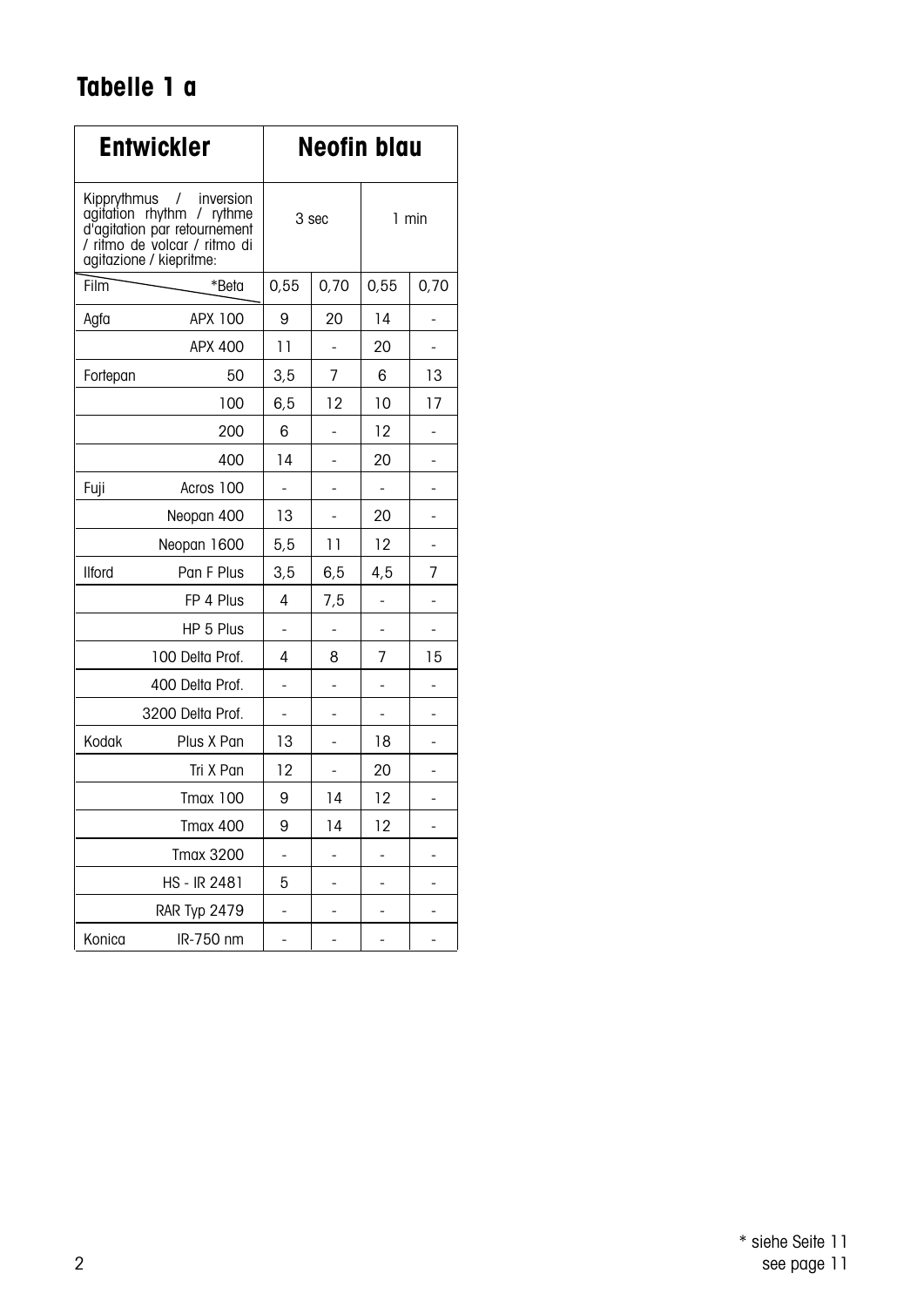## **Tabelle 1 b**

|                   | <b>Entwickler</b>                                                                                                                                | <b>Emofin Pulver</b><br>je Stufe |      |      |                |  |
|-------------------|--------------------------------------------------------------------------------------------------------------------------------------------------|----------------------------------|------|------|----------------|--|
| Kipprythmus       | inversion<br>$\prime$<br>agitation rhythm /<br>rythme<br>d'agitation par retournement<br>/ ritmo de volcar / ritmo di<br>agitazione / kiepritme: | 3 sec                            |      |      | 1 min          |  |
| Film              | *Beta                                                                                                                                            | 0.55                             | 0,70 | 0.55 | 0,70           |  |
| Agfa              | APX 100                                                                                                                                          | 3                                | 6    | 4    | 8              |  |
|                   | APX 400                                                                                                                                          | 4                                | 8    | 6    | 11             |  |
| Fortepan          | 50                                                                                                                                               | 3,5                              | 5    | 5,5  | 8              |  |
|                   | 100                                                                                                                                              | 3                                | 5    | 4    | 6              |  |
|                   | 200                                                                                                                                              |                                  | 4    | 6    | ٠              |  |
|                   | 400                                                                                                                                              | 4                                | 7    | 7    | -              |  |
| Acros 100<br>Fuji |                                                                                                                                                  | 3                                | 4,5  | 4,5  | $\overline{7}$ |  |
| Neopan 400        |                                                                                                                                                  | 3, 5                             | 6    | 6    | 9              |  |
| Neopan 1600       |                                                                                                                                                  | 2,5                              | 4    | 3,5  | 6              |  |
| <b>Ilford</b>     | Pan F Plus                                                                                                                                       |                                  | 3    |      | 4              |  |
|                   | FP 4 Plus                                                                                                                                        | 4                                | 6    | 6    | 9              |  |
|                   | HP 5 Plus                                                                                                                                        | 3                                | 4,5  | 5, 5 | 7              |  |
|                   | 100 Delta Prof.                                                                                                                                  | $\overline{2}$                   | 3    | 3    | 5              |  |
|                   | 400 Delta Prof.                                                                                                                                  | 4.5                              | 7    | 7    | 10             |  |
|                   | 3200 Delta Prof.                                                                                                                                 | 5                                | 9    | 10   | ÷,             |  |
| Kodak             | Plus X Pan                                                                                                                                       | 3,5                              | 4,5  | 4    | 6              |  |
|                   | Tri X Pan                                                                                                                                        | 4                                | 7    | 6,5  | 10             |  |
|                   | <b>Tmax 100</b>                                                                                                                                  | 3                                | 5    | 4,5  | 7              |  |
|                   | <b>Tmax 400</b>                                                                                                                                  | 3                                | 5    | 4,5  | 7              |  |
|                   | <b>Tmax 3200</b>                                                                                                                                 | 4                                | 5,5  | 8    | 11             |  |
|                   | HS - IR 2481                                                                                                                                     | 5, 5                             | i,   | -    | -              |  |
| Konica            | IR-750 nm                                                                                                                                        | ä,                               |      |      |                |  |
| Tura              | P150                                                                                                                                             | 3                                | 4    | 3    | 5              |  |
|                   | P400                                                                                                                                             | 4                                | 6    | 6    | 12             |  |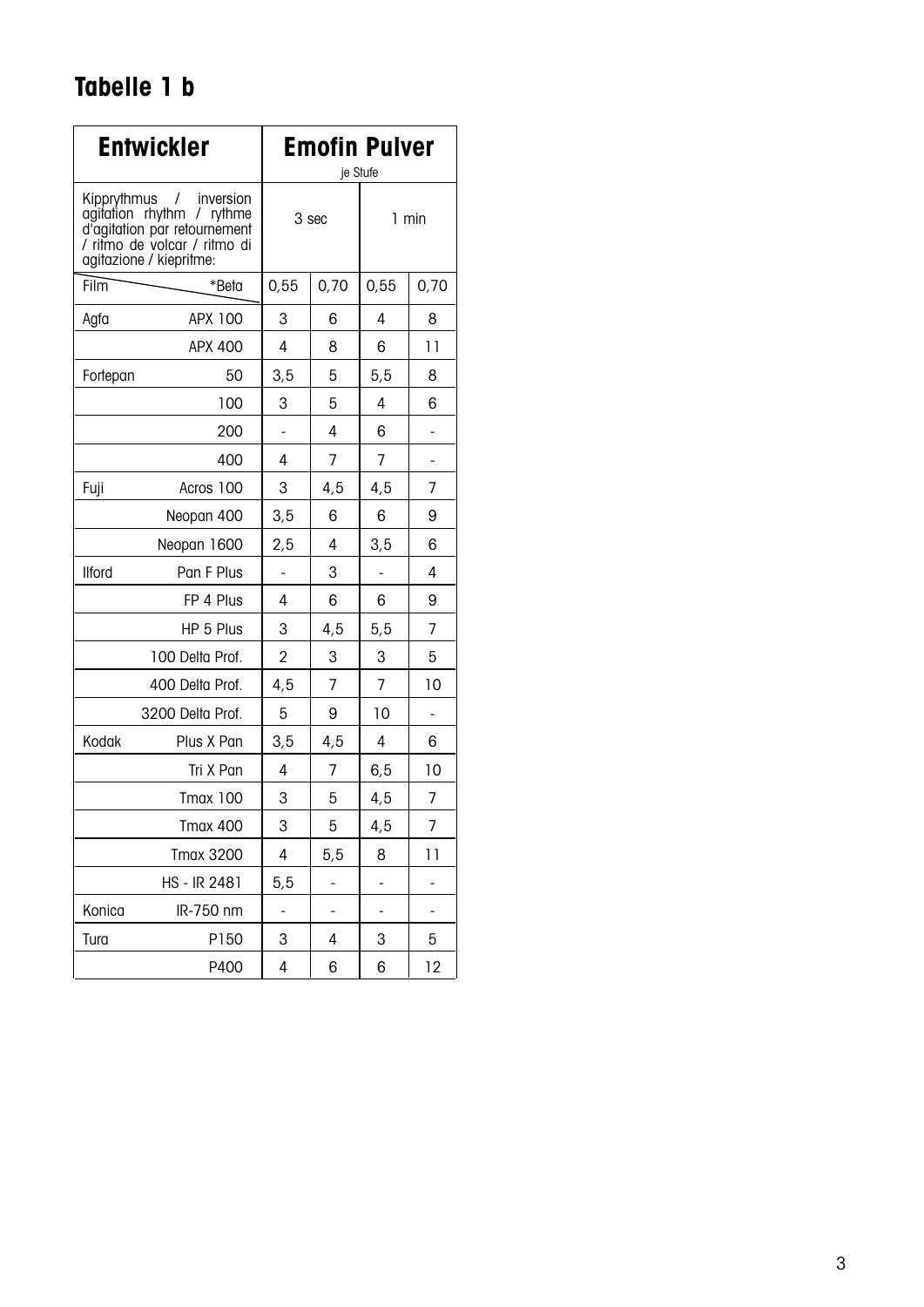## **Tabelle 1 c**

|               | <b>Entwickler</b>                                                                                                                             | <b>Ultrafin Plus</b><br>$1 + 4$ |                |                |                          | <b>Ultrafin Plus</b><br>$1 + 6$ |                          |                          |                          |
|---------------|-----------------------------------------------------------------------------------------------------------------------------------------------|---------------------------------|----------------|----------------|--------------------------|---------------------------------|--------------------------|--------------------------|--------------------------|
| Kipprythmus   | inversion<br>$\prime$<br>agitation rhythm / rythme<br>d'agitation par retournement<br>/ ritmo de volcar / ritmo di<br>agitazione / kiepritme: |                                 | 3 sec<br>1 min |                | 3 sec                    |                                 | 1 min                    |                          |                          |
| Film          | *Beta                                                                                                                                         | 0,55                            | 0,70           | 0,55           | 0,70                     | 0,55                            | 0,70                     | 0,55                     | 0,70                     |
| Agfa          | APX 100                                                                                                                                       | 4                               | 7              | 8              | 12                       | 5                               | 9                        | 9.5                      | ÷.                       |
|               | APX 400                                                                                                                                       | 5,5                             | 8              | 10             | 18                       | 7                               | 9,5                      | ÷,                       | ÷,                       |
| Fortepan      | 50                                                                                                                                            | 4                               | 7              | 6              | 12                       | 5                               | 8,5                      | 7                        | ÷.                       |
|               | 100                                                                                                                                           | 2,5                             | 4              |                | ÷,                       | 4                               | 6,5                      | $\overline{a}$           | $\overline{\phantom{0}}$ |
|               | 200                                                                                                                                           | 3                               | 6              |                |                          | ÷,                              | $\overline{\phantom{a}}$ | $\overline{\phantom{a}}$ |                          |
|               | 400                                                                                                                                           | 4                               | 5              | -              | $\overline{\phantom{0}}$ | -                               | $\overline{\phantom{m}}$ | -                        | $\overline{\phantom{0}}$ |
| Fuji          | Acros 100                                                                                                                                     | 6                               |                |                | -                        | ÷                               |                          | $\overline{\phantom{0}}$ | ٠                        |
|               | Neopan 400                                                                                                                                    | 5                               | 8              | 7,5            | 12                       | 6                               | 9                        | 8,5                      | ÷,                       |
|               | Neopan 1600                                                                                                                                   | 3,5                             | 5              | 5              | 7,5                      | 4,5                             | 6                        | 6                        | 9                        |
| <b>Ilford</b> | Pan F Plus                                                                                                                                    | 3                               | 5              | 5              | 9                        | 4                               | 6                        | 6                        | 11                       |
|               | FP 4 Plus                                                                                                                                     | 4,5                             | 9              | $\overline{7}$ | 12                       | 6                               | 11                       | 9                        | ÷,                       |
|               | HP 5 Plus                                                                                                                                     | 4,5                             | 7,5            | 7,5            | 12                       | 6                               | 9                        | 9                        | ä,                       |
|               | 100 Delta Prof.                                                                                                                               | 5                               | 8              | 8              | 13                       | 6                               | 12                       | 9                        | ÷,                       |
|               | 400 Delta Prof.                                                                                                                               | 5                               | 7              | 7              | 12                       | 8                               | 9                        | 9                        | 16                       |
|               | 3200 Delta Prof.                                                                                                                              | 6                               | 9              | 9              | 14                       | ÷,                              | ä,                       | ä,                       | ÷,                       |
| Kodak         | Plus X Pan                                                                                                                                    | 5                               | 7              | 8              | 14                       | 6                               | 8,5                      | 9                        | 17                       |
|               | Tri X Pan                                                                                                                                     | 4,5                             | 6              | 7              | 10                       | 5,5                             | 8                        | 9,5                      | 12                       |
|               | <b>Tmax 100</b>                                                                                                                               | $\overline{7}$                  | 13             | 10             | 18                       | 8                               |                          | 12                       |                          |
|               | <b>Tmax 400</b>                                                                                                                               | 5.5                             | 7              | 7,5            | 11                       | $\overline{7}$                  | 8,5                      | 9                        | $\overline{\phantom{0}}$ |
|               | <b>Tmax 3200</b>                                                                                                                              | 6                               | 9              | 10             | 15                       | 7,5                             | ÷,                       | 12                       | ٠                        |
|               | HS - IR 2481                                                                                                                                  | 6                               | ä,             |                | $\overline{a}$           | 7,5                             | $\overline{a}$           | $\overline{a}$           | ä,                       |
| Konica        | IR-750 nm                                                                                                                                     | $\frac{1}{2}$                   | ÷,             | 3,5            | 7                        | ÷,                              | ÷,                       | ÷,                       | ÷                        |
| Tura          | P150                                                                                                                                          | 3,5                             | 6              | 6              | 10                       | 4,5                             | ÷,                       | 8                        | ä,                       |
|               | P400                                                                                                                                          | 5                               | 8              | 7,5            | 12                       | $\overline{7}$                  | ÷,                       | 10                       | ÷,                       |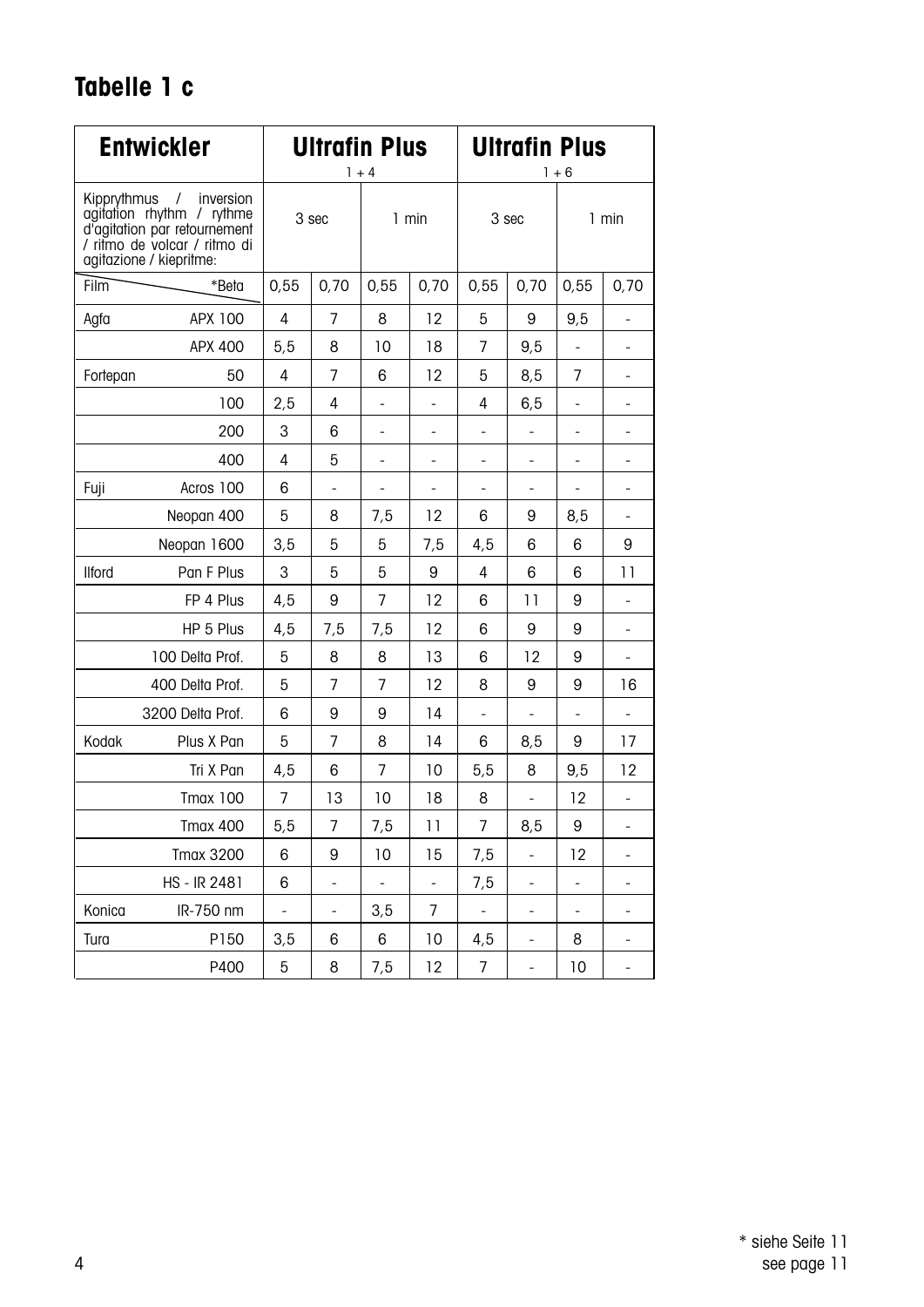## **Tabelle 1 d**

|               | <b>Entwickler</b>                                                                                                                             | <b>Ultrafin liquid</b><br>$1 + 10$ |                 | <b>Ultrafin liquid</b><br>$1 + 20$ |                          |                | <b>Ultrafin liquid</b><br>$1 + 30$ |                          |                              |                          |                              |                          |                          |
|---------------|-----------------------------------------------------------------------------------------------------------------------------------------------|------------------------------------|-----------------|------------------------------------|--------------------------|----------------|------------------------------------|--------------------------|------------------------------|--------------------------|------------------------------|--------------------------|--------------------------|
| Kipprythmus   | inversion<br>$\prime$<br>agitation rhythm / rythme<br>d'agitation par retournement<br>/ ritmo de volcar / ritmo di<br>agitazione / kiepritme: |                                    | 3 sec           |                                    | 1 min                    |                | 3 sec                              |                          | 1 min                        |                          | 3 sec                        |                          | 1 min                    |
| Film          | *Beta                                                                                                                                         | 0.55                               | 0,70            | 0.55                               | 0,70                     | 0,55           | 0,70                               | 0.55                     | 0,70                         | 0.55                     | 0,70                         | 0.55                     | 0,70                     |
| Agfa          | APX 100                                                                                                                                       | 4                                  | $\overline{7}$  | 10                                 | 15                       | 5              | 11                                 | 13                       | $\overline{a}$               | 6                        | 15                           | L.                       | ä,                       |
|               | APX 400                                                                                                                                       | $\overline{7}$                     | $\frac{1}{2}$   | 15                                 | ÷,                       | 11             | ÷,                                 | ÷,                       | ÷,                           | ÷,                       | ÷,                           | ä,                       | ÷,                       |
| Fortepan      | 50                                                                                                                                            | ÷,                                 | ÷,              | ÷,                                 | 6                        | $\overline{4}$ | 6, 5                               | 8                        | 13                           | 5                        | 7,5                          | 10                       | 19                       |
|               | 100                                                                                                                                           | 3,5                                | 6               | $\overline{\phantom{0}}$           | $\frac{1}{2}$            | 13             | ÷,                                 | $\overline{\phantom{a}}$ | Ĭ.                           | $\frac{1}{2}$            | ÷,                           | $\frac{1}{2}$            | $\overline{\phantom{0}}$ |
|               | 200                                                                                                                                           | 5.5                                | $\overline{11}$ | ÷                                  | $\frac{1}{2}$            | 13             | $\qquad \qquad \blacksquare$       | ٠                        | ÷                            | $\overline{\phantom{0}}$ | $\qquad \qquad \blacksquare$ | $\frac{1}{2}$            | ٠                        |
|               | 400                                                                                                                                           | 4                                  | 6               | -                                  | $\overline{\phantom{m}}$ | ÷              | $\overline{\phantom{m}}$           | $\overline{\phantom{m}}$ | i,                           | $\overline{\phantom{0}}$ | $\overline{\phantom{m}}$     | $\overline{\phantom{0}}$ | $\frac{1}{2}$            |
| Fuji          | Acros 100                                                                                                                                     | ä,                                 | ÷,              | ٠                                  | ÷,                       | 3,5            | $\overline{\phantom{0}}$           | $\overline{\phantom{m}}$ | ٠                            | ÷,                       | $\blacksquare$               | ٠                        | ٠                        |
|               | Neopan 400                                                                                                                                    | 4,5                                | 9               | 9                                  | 17                       | 8              | 18                                 | Ĩ.                       | ä,                           | 14                       | ä,                           | L,                       | ä,                       |
|               | Neopan 1600                                                                                                                                   | 3                                  | 5               | 5,5                                | 11                       | $\overline{4}$ | $\overline{7}$                     | $\overline{11}$          | ÷,                           | $\overline{7}$           | 11                           | $\overline{a}$           | ÷,                       |
| <b>Ilford</b> | Pan F Plus                                                                                                                                    | ä,                                 | ä,              | 3                                  | 4,5                      | ä,             | 3,5                                | 5, 5                     | 9                            | 3,5                      | 5                            | 9                        | 15                       |
|               | FP 4 Plus                                                                                                                                     | 5                                  | 16              | 8                                  | 19                       | 8              | 18                                 | ÷,                       | ä,                           | ÷,                       | $\blacksquare$               | ÷,                       | ÷,                       |
|               | HP 5 Plus                                                                                                                                     | 4,5                                | 12              | L.                                 | ä,                       | 8              | ÷,                                 | ä,                       | ä,                           | $\frac{1}{2}$            | $\sim$                       | L,                       | ä,                       |
|               | 100 Delta Prof.                                                                                                                               | $\overline{\phantom{a}}$           | $\frac{1}{2}$   | ÷,                                 | $\frac{1}{2}$            | 4,5            | 9                                  | 10                       | ÷,                           | $\frac{1}{2}$            | ÷,                           | $\frac{1}{2}$            | $\overline{\phantom{a}}$ |
|               | 400 Delta Prof.                                                                                                                               | $\overline{7}$                     | 12              | 13                                 | $\overline{\phantom{a}}$ | 13             | ÷,                                 | $\overline{\phantom{a}}$ | $\qquad \qquad \blacksquare$ | ٠                        | $\overline{\phantom{a}}$     | ٠                        | ٠                        |
|               | 3200 Delta Prof.                                                                                                                              | 9                                  | 16              | ÷,                                 | ÷,                       | ÷,             | ÷,                                 | ÷,                       | ä,                           | ÷,                       | ÷,                           | ÷,                       | ÷,                       |
| Kodak         | Plus X Pan                                                                                                                                    | 5                                  | ÷,              | 8                                  | $\overline{\phantom{m}}$ | 10             | $\overline{\phantom{0}}$           | 15                       | Ĭ.                           | 17                       | ÷,                           | $\overline{\phantom{0}}$ | $\overline{\phantom{m}}$ |
|               | Tri X Pan                                                                                                                                     | 5                                  | 9               | 9                                  | $\frac{1}{2}$            | ÷,             | $\qquad \qquad \blacksquare$       | ÷,                       | ÷                            | $\frac{1}{2}$            | $\qquad \qquad \blacksquare$ | $\frac{1}{2}$            | $\frac{1}{2}$            |
|               | <b>Tmax 100</b>                                                                                                                               | 5                                  | 8,5             | $\overline{7}$                     | 12                       | 8              | 14                                 | 12                       | ä,                           | ÷,                       | ÷,                           | ÷,                       | ä,                       |
|               | <b>Tmax 400</b>                                                                                                                               | 5                                  | 8,5             | $\overline{7}$                     | 12                       | 8              | 14                                 | 12                       | i,                           | $\overline{\phantom{m}}$ | $\overline{\phantom{a}}$     | $\frac{1}{2}$            | $\frac{1}{2}$            |
|               | <b>Tmax 3200</b>                                                                                                                              | 5,5                                | 9               | 8,5                                | 13                       | 8              | $\overline{1}$                     | ÷,                       | ÷,                           | $\frac{1}{2}$            | ÷,                           | $\frac{1}{2}$            | ٠                        |
|               | HS - IR 2481                                                                                                                                  | ÷,                                 | 3               | 5                                  | 8                        | L,             | 7                                  | 13                       | 20                           | ÷,                       | 14                           | L,                       | ÷,                       |
| Konica        | IR-750 nm                                                                                                                                     | ÷,                                 | ä,              | ÷,                                 | $\overline{\phantom{a}}$ | ÷,             | ÷,                                 | 5                        | 8                            | $\overline{\phantom{a}}$ | ÷,                           | $\frac{1}{2}$            | $\frac{1}{2}$            |
| Tura          | P150                                                                                                                                          | 4                                  | 8               | 8                                  | $\frac{1}{2}$            | 7,5            | $\qquad \qquad \blacksquare$       | 17                       | ä,                           | 12                       | ÷,                           | ÷                        | $\frac{1}{2}$            |
|               | P400                                                                                                                                          | $\overline{7}$                     | ÷,              | 11                                 | ÷,                       | 10             | ÷,                                 | ÷,                       | ÷                            | ÷,                       | ÷,                           | ÷,                       | ÷,                       |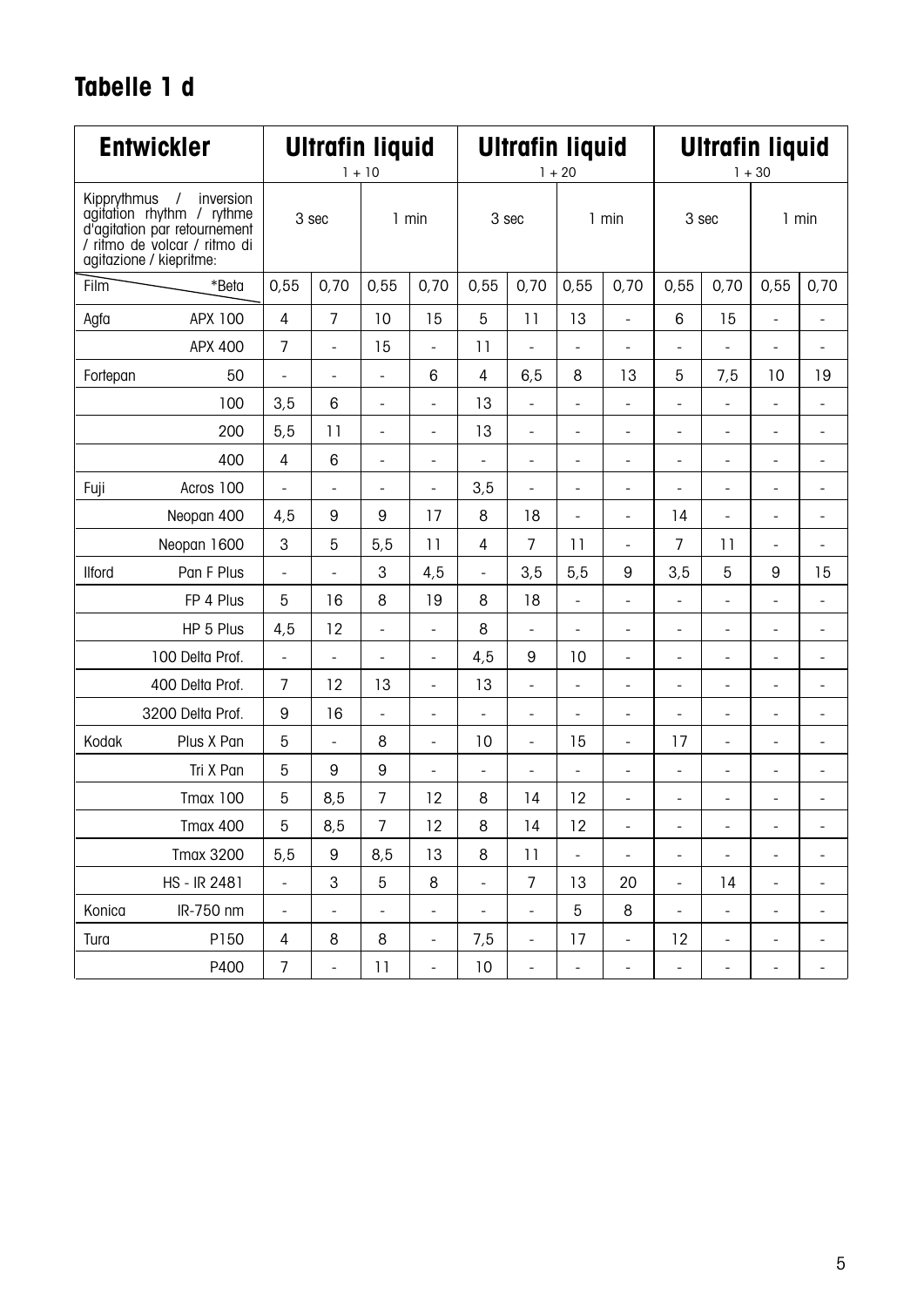## **Tabelle 1 e**

| <b>Entwickler</b> |                                                                                                                                               |                              | <b>Neopress HC</b><br>Verdünnung 1 + 15 | <b>Neopress HC</b><br>Verdünnung 1 + 31 |                |
|-------------------|-----------------------------------------------------------------------------------------------------------------------------------------------|------------------------------|-----------------------------------------|-----------------------------------------|----------------|
| Kipprythmus       | inversion<br>$\prime$<br>agitation rhythm / rythme<br>d'agitation par retournement<br>/ ritmo de volcar / ritmo di<br>agitazione / kiepritme: | 3 sec                        |                                         | 3 sec                                   |                |
| <b>Film</b>       | *Beta                                                                                                                                         | 0,55                         | 0,70                                    | 0,55                                    | 0,70           |
| Agfa              | APX 100                                                                                                                                       | ÷,                           | 2,5                                     | 2,5                                     | 4              |
|                   | APX 400                                                                                                                                       | $\overline{2}$               | 3,5                                     | 4                                       | $\overline{7}$ |
| Fortepan          | 100                                                                                                                                           | ÷,                           | 2,5                                     | 3                                       | 4,5            |
|                   | 200                                                                                                                                           |                              | 2,5                                     | 3,5                                     | 5              |
|                   | 400                                                                                                                                           | 2,5                          | 5                                       | 3,5                                     | 8              |
| Fuji              | Acros 100                                                                                                                                     | ä,                           |                                         | 3                                       | ÷              |
|                   | Neopan 400                                                                                                                                    | ÷,                           | 3                                       | 4                                       | 5,5            |
|                   | Neopan 1600                                                                                                                                   | $\qquad \qquad \blacksquare$ | $\overline{2}$                          | 2,5                                     | 3,5            |
| <b>Ilford</b>     | Pan F Plus                                                                                                                                    | $\qquad \qquad \blacksquare$ | 2,5                                     | 3,5                                     | 4,5            |
|                   | FP 4 Plus                                                                                                                                     | $\overline{2}$               | 4                                       | 3                                       | $\overline{7}$ |
|                   | HP 5 Plus                                                                                                                                     | 2,5                          | 3                                       | 4                                       | 6              |
|                   | 100 Delta Prof.                                                                                                                               | ÷,                           | 2,5                                     | 3                                       | 4              |
|                   | 400 Delta Prof.                                                                                                                               | 2,5                          | 3,5                                     | 5                                       | $\overline{7}$ |
|                   | 3200 Delta Prof.                                                                                                                              | 3                            | 4,5                                     | 4                                       | 7,5            |
| Kodak             | Tri X Pan                                                                                                                                     | $\overline{\phantom{m}}$     | 2,5                                     | 3                                       | 4              |
|                   | <b>Tmax 100</b>                                                                                                                               | 3                            | 5                                       | 5                                       | 8              |
|                   | <b>Tmax 400</b>                                                                                                                               | 2,5                          | 4                                       | 4,5                                     | 6              |
|                   | <b>Tmax 3200</b>                                                                                                                              | 3,5                          | 5                                       | 5,5                                     | 8              |
| Tura              | P150                                                                                                                                          | $\overline{2}$               | 4                                       | 3                                       | 5              |
|                   | P400                                                                                                                                          | 2,5                          | 4                                       | 4,5                                     | $\overline{7}$ |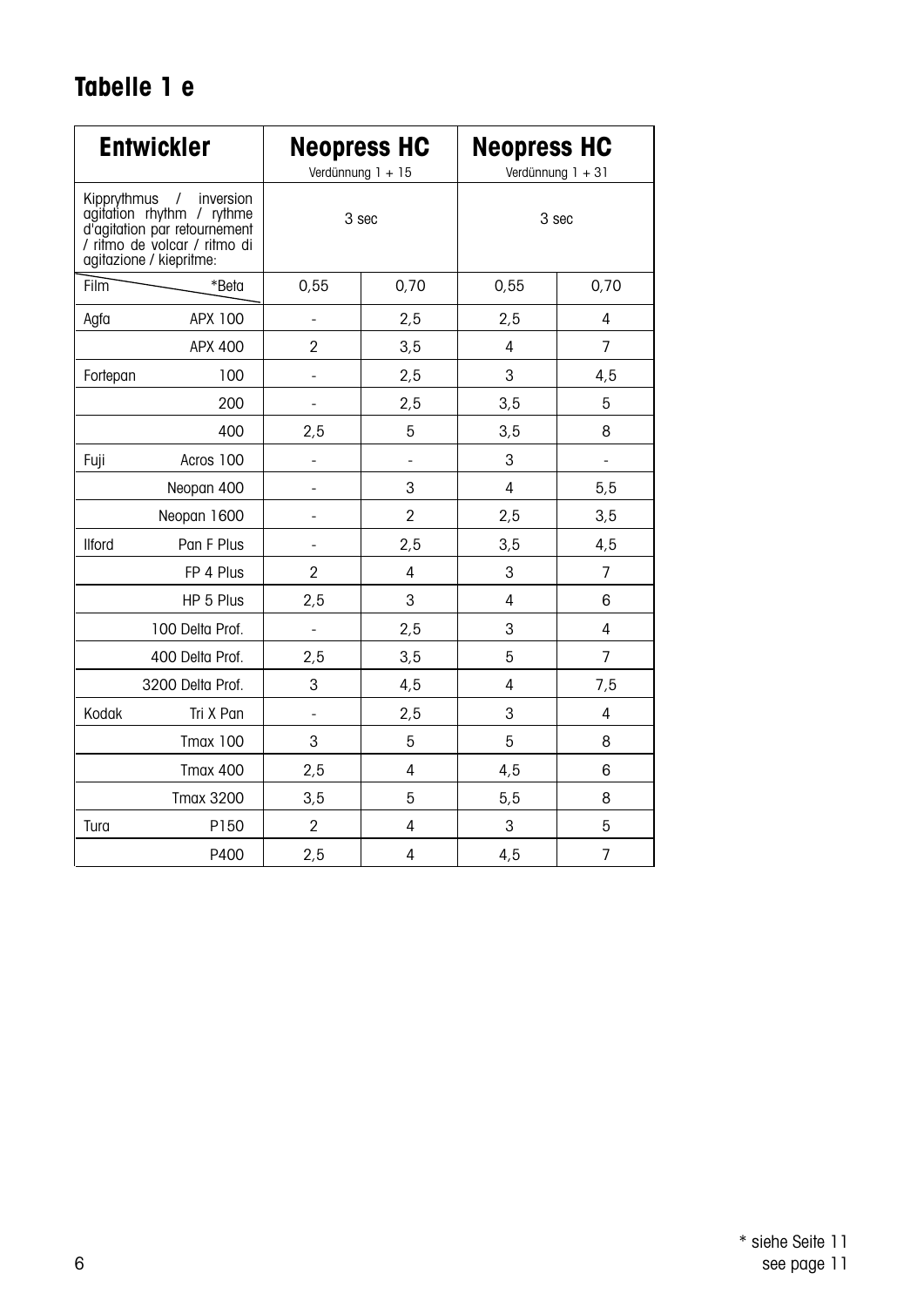## **Tabelle 1 f**

|                                                                                                                                                 | <b>Entwickler</b>   | Neotenal liquid<br>Verdünnung 1 + 5 |                |       |      |  |
|-------------------------------------------------------------------------------------------------------------------------------------------------|---------------------|-------------------------------------|----------------|-------|------|--|
| Kipprythmus / inversion<br>agitation rhythm / rythme<br>d'agitation par retournement<br>/ ritmo de volcar / ritmo di<br>agitazione / kiepritme: |                     | 3 sec                               |                | 1 min |      |  |
| Film                                                                                                                                            | *Beta               | 0,55                                | 0,70           | 0,55  | 0,70 |  |
| Agfa                                                                                                                                            | APX 100             | 5                                   | 10             | 6     | 12   |  |
|                                                                                                                                                 | APX 400             | 5,5                                 | 6              |       |      |  |
| Fuji                                                                                                                                            | Acros 100           |                                     |                |       |      |  |
| Neopan 400                                                                                                                                      |                     | 5                                   | 10             | 5     |      |  |
| Neopan 1600                                                                                                                                     |                     | 4                                   | 6              | 3     |      |  |
| <b>Ilford</b>                                                                                                                                   | Pan F Plus          | ä,                                  | ä,             | L,    |      |  |
|                                                                                                                                                 | FP 4 Plus           | $\overline{7}$                      | 15             | 9     |      |  |
|                                                                                                                                                 | HP 5 Plus           | 3,5                                 | 6,5            |       |      |  |
|                                                                                                                                                 | 100 Delta Prof.     | 3,5                                 | 5,5            |       |      |  |
|                                                                                                                                                 | 400 Delta Prof.     | $\overline{7}$                      | 9              | 8     | 13   |  |
|                                                                                                                                                 | 3200 Delta Prof.    | 6, 5                                | 10             | 9,5   | 15   |  |
| Kodak                                                                                                                                           | Tri X Pan           | 6,5                                 |                |       |      |  |
|                                                                                                                                                 | <b>Tmax 100</b>     | 7,5                                 | 13             | ä,    |      |  |
|                                                                                                                                                 | <b>Tmax 400</b>     | 6                                   | 10             |       |      |  |
|                                                                                                                                                 | <b>Tmax 3200</b>    | 8                                   | 12             | ٠     | ٠    |  |
|                                                                                                                                                 | <b>RAR Typ 2479</b> | ÷,                                  |                | 8     | 13   |  |
| Tura                                                                                                                                            | P 150               | 4,5                                 | 7,5            | L,    | ä,   |  |
|                                                                                                                                                 | P 400               | ÷,                                  | $\overline{a}$ | L,    |      |  |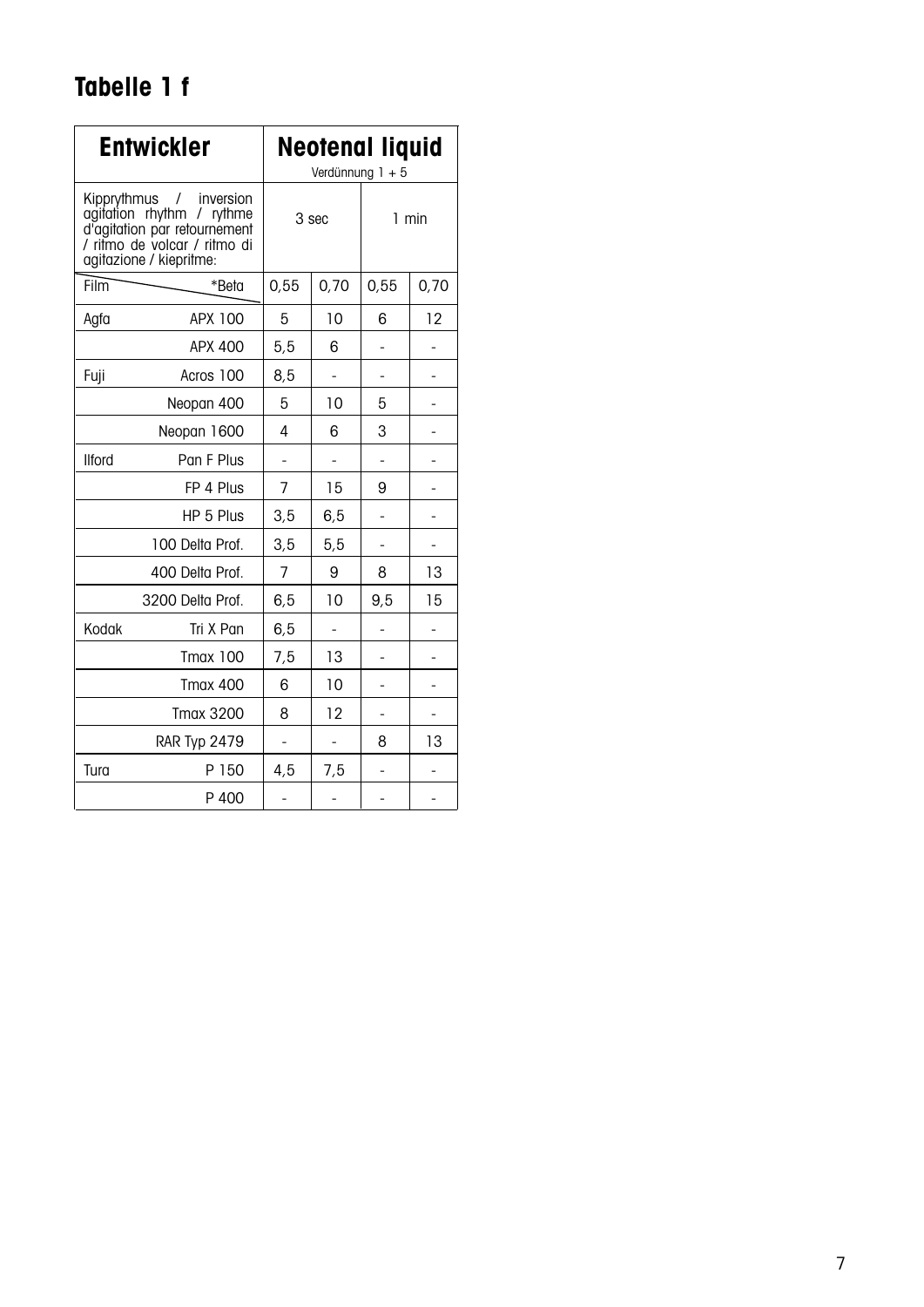### **Push-Entwicklung**

**3-sec. Kipprythmus oder Rotation mit 50–70 U/min bei 20°C**

| <b>Film</b>             | belichtet<br>wie<br>ISO / ASA | <b>Ultrafin</b><br><b>Plus</b><br>$1 + 4$ | <b>Emofin</b><br><b>Pulver</b><br>je Stufe | <b>Neopress</b><br>HC, Verd.<br>$1 + 15$ |
|-------------------------|-------------------------------|-------------------------------------------|--------------------------------------------|------------------------------------------|
| Agfapan APX 400         | 400                           | 5,5                                       | 4                                          | 2                                        |
|                         | 800                           | 7,5                                       | $\overline{7}$                             | 3,5                                      |
|                         | 1600                          | 11                                        | 10                                         | 6                                        |
| Fuji Neopan 400         | 400                           | 5                                         | 3,5                                        | $\overline{2}$                           |
|                         | 800                           | 8                                         | 6                                          | 3                                        |
|                         | 1600                          | 12                                        | 9                                          | 4,5                                      |
| Fuji Neopan 1600        | 1600                          | 3,5                                       | 2,5                                        | $\overline{2}$                           |
|                         | 3200                          | 7,5                                       | 4                                          | 3                                        |
|                         | 6400                          | 11                                        | $\overline{7}$                             | 5                                        |
| Ilford Delta 400 Prof.  | 400                           | 6                                         | 6                                          | 2,5                                      |
|                         | 800                           | 8                                         | 9                                          | 4                                        |
|                         | 1600                          | 11                                        | 14                                         | 5,5                                      |
| Ilford Delta 3200 Prof. | 3200                          | 6                                         | 5                                          | 3                                        |
|                         | 6400                          | 9                                         | 9                                          | 4,5                                      |
|                         | 12800                         | 15                                        | 16                                         | $\overline{7}$                           |
| <b>Ilford HP5 Plus</b>  | 400                           | 4,5                                       | 3                                          | 2,5                                      |
|                         | 800                           | 8,5                                       | 5, 5                                       | 3,5                                      |
|                         | 1600                          | 13                                        | 8                                          | 6                                        |
| Kodak Tmax 400          | 400                           | 5,5                                       | 3                                          | 2,5                                      |
|                         | 800                           | 8                                         | 5                                          | 4                                        |
|                         | 1600                          | 12                                        | 8                                          | 6                                        |
| Kodak Tmax 3200         | 3200                          | 6                                         | 4                                          | 3,5                                      |
|                         | 6400                          | 9                                         | 6                                          | 5                                        |
|                         | 12800                         | 14                                        | 12                                         | 7                                        |
| Kodak Tri X Pan         | 400                           | 4,5                                       | 4                                          | $\overline{2}$                           |
|                         | 800                           | 7                                         | 6, 5                                       | 3                                        |
|                         | 1600                          | 12                                        | 9                                          | 5,5                                      |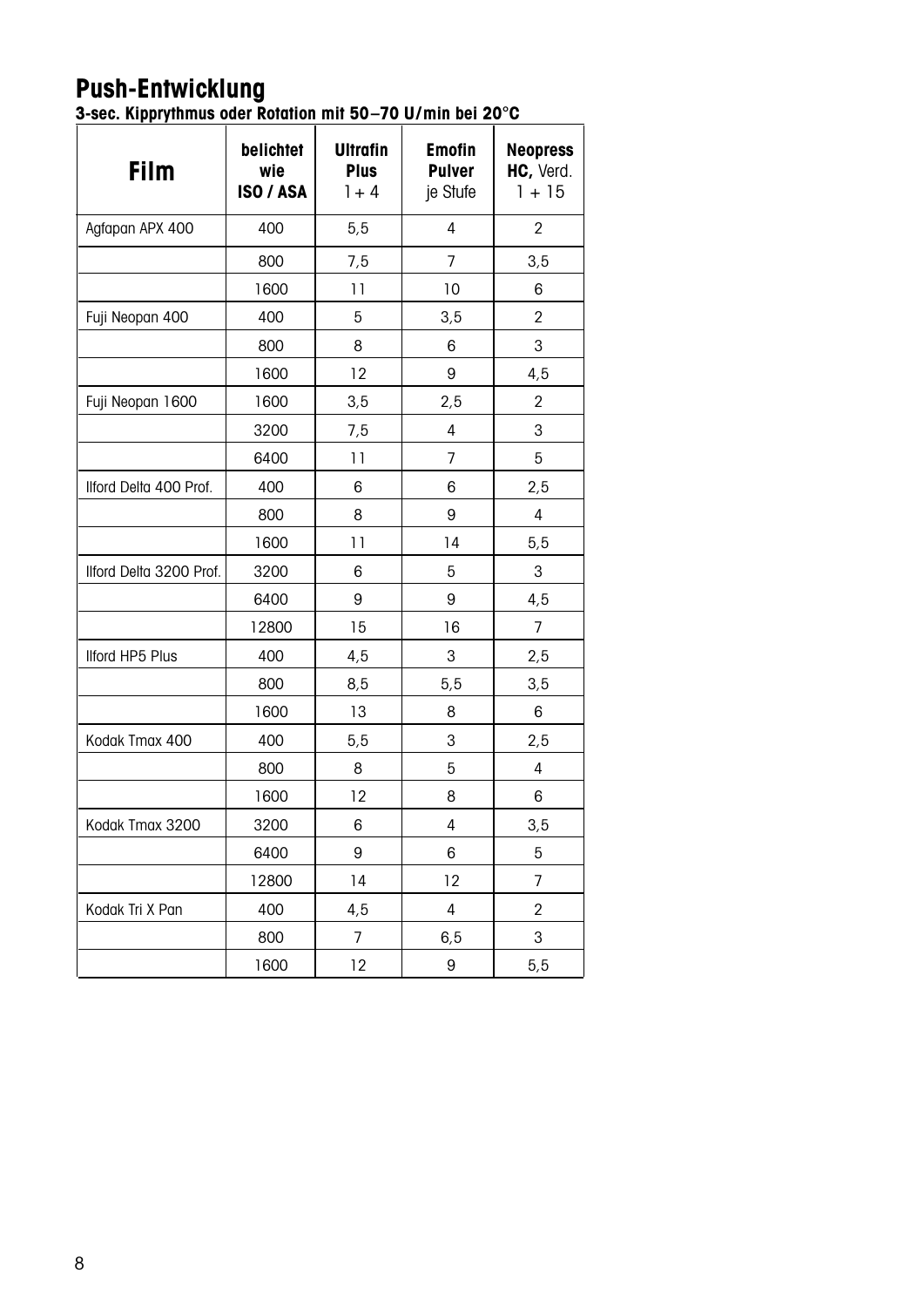### **Hinweise für die Push-Entwicklung**

**SW-Filme lassen sich durch Verlängerung der Entwicklungszeit um 2-3 Belichtungsstufen in der Empfindlichkeit höher ausnutzen, d. h. ein Film mit der fabrikatorischen Empfindlichkeit von 400 ASA wird mit 800 bzw. 1600 ASA belichtet. Allerdings ist dabei folgendes zu beachten:**

**Die verlängerte Entwicklungszeit führt in erster Linie zu höherem Kontrast und Körnigkeit. Die erreichbare Empfindlichkeitsausnutzung ist wesentlich vom Motivkontrast abhängig. Die in der Tabelle ausgedruckten Zeiten basieren auf praktische Erfahrungswerte, bei einem Motivkontrast von unter 1:30. Bei höherem Motivkontrast ist die Empfindlichkeitsausnutzung geringer und somit können die angegebenen Zeiten nur als Anhaltswert für eigene Versuche dienen.**

### **Instructions for pushed development**

BW films can be made 2 to 3 exposure stops faster (pushed) by lengthening the developing time, i.e. a film with a manufacturer's speed rating of 400 ASA is exposed for 800 or 1600 ASA. However the following points should be noted.

The lengthened developing time results primarily in higher contrast and granularity. The speed yield obtained depends mainly on the photographed subject. The times given in the table are based on experience, with a subject contrast of 1:30. With a higher subject contrast the speed yield is lower, so that the times given can only serve as guides for tests.

### **Indications pour le développement poussé**

Avec un prolongement de la durée de développement correspondant à 2-3 indices de lumination, la rapidité des films N/B peut être accrue: un film avec une rapidité nominale de 400 ASA, par exemple, peut être exposé comme un film de 800 ou de 1600 ASA. Il faut toutefois tenir compte de ce qui suit:

La prolongation de la durée de développement donne en premier lieu un contraste et un grain plus élevés. L'exploitation possible de la rapidité dépend essentiellement du contraste du sujet. les temps indiqués dans le tableau sont basés sur des valeurs empiriques, le contraste du sujet étant inférieur à 1:30. Avec un contraste plus élevé, l'exploitation de la rapidité est plus faible. Les temps indiqués peuvent donc servir uniquement de valeurs de référence pour réaliser soi-même des essais.

### **Instrucciones para el revelado forzado.**

Las películas en blanco y negro admiten un mayor aprovechamiento de la sensibilidad, para lo cual se prolonga el tiempo de revelado en 2-3 pasos de exposición, esto es, una película con la sensibilidad de fabricación de 400 ASA, se expone con 800 ó 1600 ASA. Ahora bien, en relación con esto se ha de observar lo siguiente: El tiempo de revelado prolongado reporta en primer termino un mayor contraste y granulosidad. El aprovechamiento que se puede lograr de la sensibilidad depende considerablemente del contraste del motivo. Los tiempos anotados en la tabla se basan en valores empíricos prácticos, con un contraste del motivo de 1:30. El aprovechamiento de la sensibilidad es menor en caso de mayor contraste de motivo y, por consiguiente, los tiempos indicados solo sirven como orientación para ensayos propios.

### **Consigli per lo sviluppo forzato**

Pelliccole b/n si possono sfruttare maggiormente nella sensibilità, allungando il tempo di sviluppo per 2-3 diaframmi, vale a dire che una pellicola avente una sensibilità di 400 ASA viene esposta con 800-1600 ASA. Bisogna però tenere conto di quanto segue:

il tempo più lungo di sviluppo comporta innanzi tutto un aumento del contrasto e della grana. Il grado di sfruttamento della sensibilità dipende molto dal contrasto del motivo. I tempi indicati nella tabella si basano su valori rilevati nella pratica, con un contrasto del motivo inferiore a 1:30.

Con un contrasto inferiore le possibilità di sfruttamento della sensibilità sono inferiori e pertanto i tempi indicati possono rappresentare solo valori di riferimento per prove da eseguire personalmente.

### **Aanwijzingen voor push-ontwikkeling.**

Zwart/Wit films kunnen door verlenging van de ontwikkeltijd tot 2-3 stops overbelicht worden, d.w.z. dat een film met een aangegeven gevoeligheid van 400 ASA op 800 en 1600 ASA belicht kan worden. Daarbij moet U op de volgende zaken letten:

De verlengde ontwikkeltijd leidt in beginsel tot een hoger contrast en korrelgrootte. De bereikbare opwaardering is sterk afhankelijk van het motiefcontrast. De in de tabel aangegeven tijden zijn gebaseerd op praktische ervaringen, bij een contrastomvang van beneden 1:30. Bij een hoger motiefcontrast is de opwaardering geringer en daarom kunnen dan de aangegeven tijden slechts als referentie dienen voor eigen ervaringen.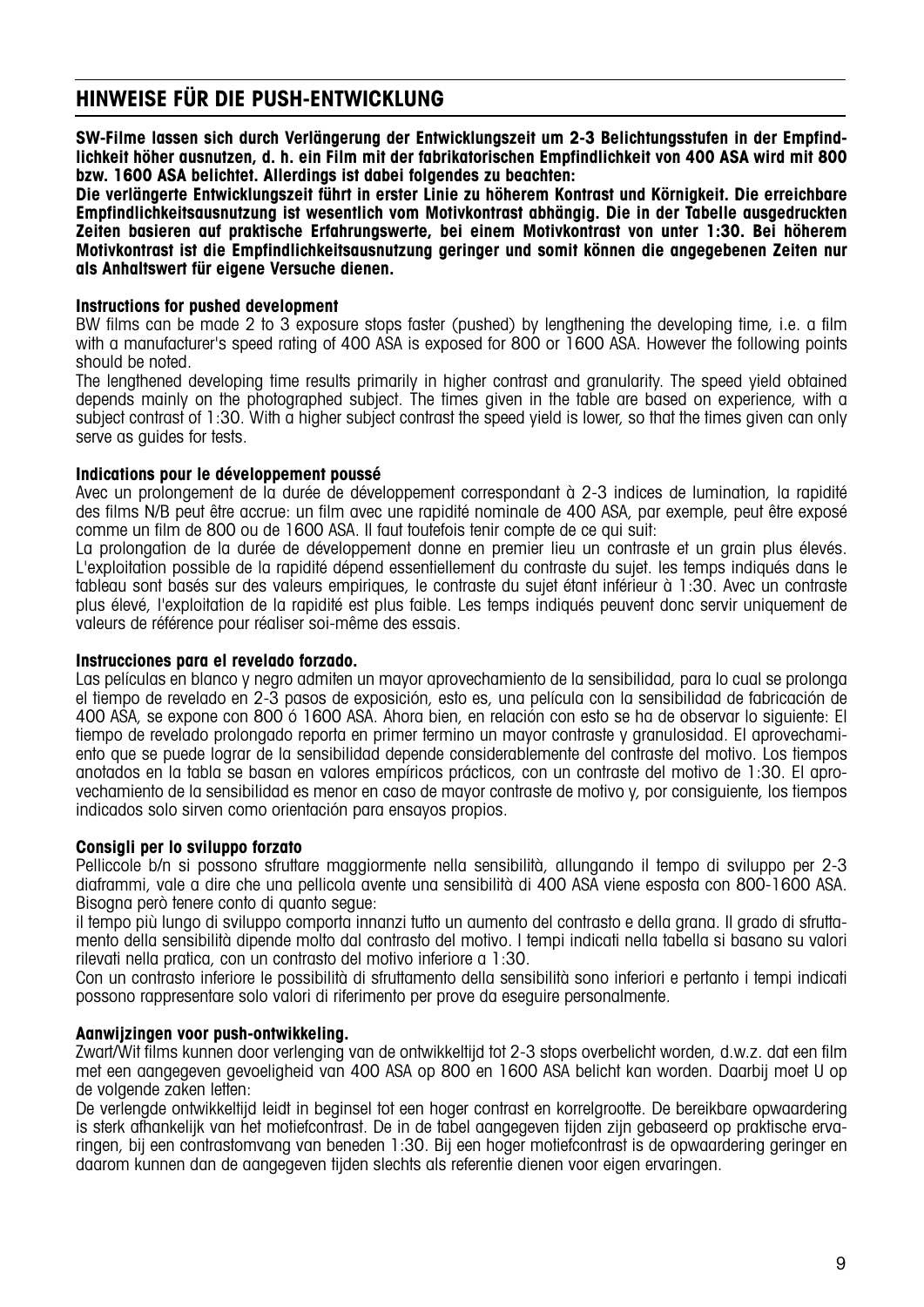### **Hinweise für die Push-Entwicklung (FORTS.)**

### **Instruks for presset fremkaldning**

Sort /hvide films hastighed kan forøges 2-3 blændestop (presses) ved en forlængelse af fremkaldetiden. Dvs. en film, der fra fabrikkens side er angivet til fx. 400 ISO, kan eksponeres som 800 eller 1600 ISO. Men vær opmærsom på følgende:

Den længere fremkaldetid medfører højere kontrast og grovere korn. Den opnåelige følsomhedsudnyttelse afhænger af motivet. Den i tabellen opgivne tid er baseret på praktiske erfaringer, med en motivkontrast på 1:30. Med en højere kontrast, er følsomhedsudnyttelsen lavere. Den angivne tid skal derfor bruges som en retningslinie til egne erfaringer og tests.

### **Tips för pressnings-framkallning**

Genom att förlänga framkallningstiden kan svartvita filmers känslighet ökas med två till tre exponeringssteg, d.v.s. en film som av fabrikanten anges till 400 ISO kan exponeras som 800 eller 1600 ISO. Man måste doch beakta följande:

förlängd framkallningstid innebär i första hand kontrasthöjning och grövre korn. Hur mycket man kan öka känsligheten är väsentligt beroende på motivets kontrastomfång. Tiderna i tabellen är baserade på praktiska erfarenheter vid kontrastomfång mindre är 1:30. Vid högre kontrastomfång minskar känslighetsutnytfjandet och tiderna får tolkas som visst stöd för egna försök.

### **TABELLE 2 ZEITKORREKTUR-FAKTOR FÜR ABWEICHENDE TEMPERATUREN**

Time correction factor for different temperatures.

Facteur de correction du temps en cas de températures autres que 20°C.

Factor de corrección de tiempo en caso de temperaturas differentes.

Fattore di correzione del tempo in relazione alle temperature.

Tijdcorrectie-faktor voor afwijkende temperaturen.

Tidskorrektions-faktor ved afvigende temperatur.

Tidskorrektionsfaktor vid avvikande temperatur.

| 18°C (64°F) | 20°C (68°F) | 22°C (72°F)<br>$\cdot$ 4<br>ᅩ | $24^{\circ}$ C (75 $^{\circ}$ F) | 26°C (79°F) |
|-------------|-------------|-------------------------------|----------------------------------|-------------|
| ◦<br>, .    | 0, ا        | 0,85                          | 0,75                             | 0,6         |

### **Mit diesen Faktoren müssen die Entwicklungszeiten bei abweichenden Temperaturen multipliziert werden.**

The development times are multiplied by these factors in case of different temperatures.

En cas de températures différentes, multiplier les durées de développement par les facteurs ci-dessus.

En caso de temperaturas differentés, multiplicar los tiempos de revelado por los factores indicados.

I tempi di sviluppo sono da moltiplicare con questi fattori quando la temperatura è diversa da quella di riferimento (20°C).

Met deze factoren moeten bij afwijkende temperatuur de ontwikkeltijden worden vermenigvuldigd.

Ved afvigende temperatur skal fremkaldetiden ganges med denne faktor.

Vid avvikande temperatur multipliceras framkallningstiden med denna faktor.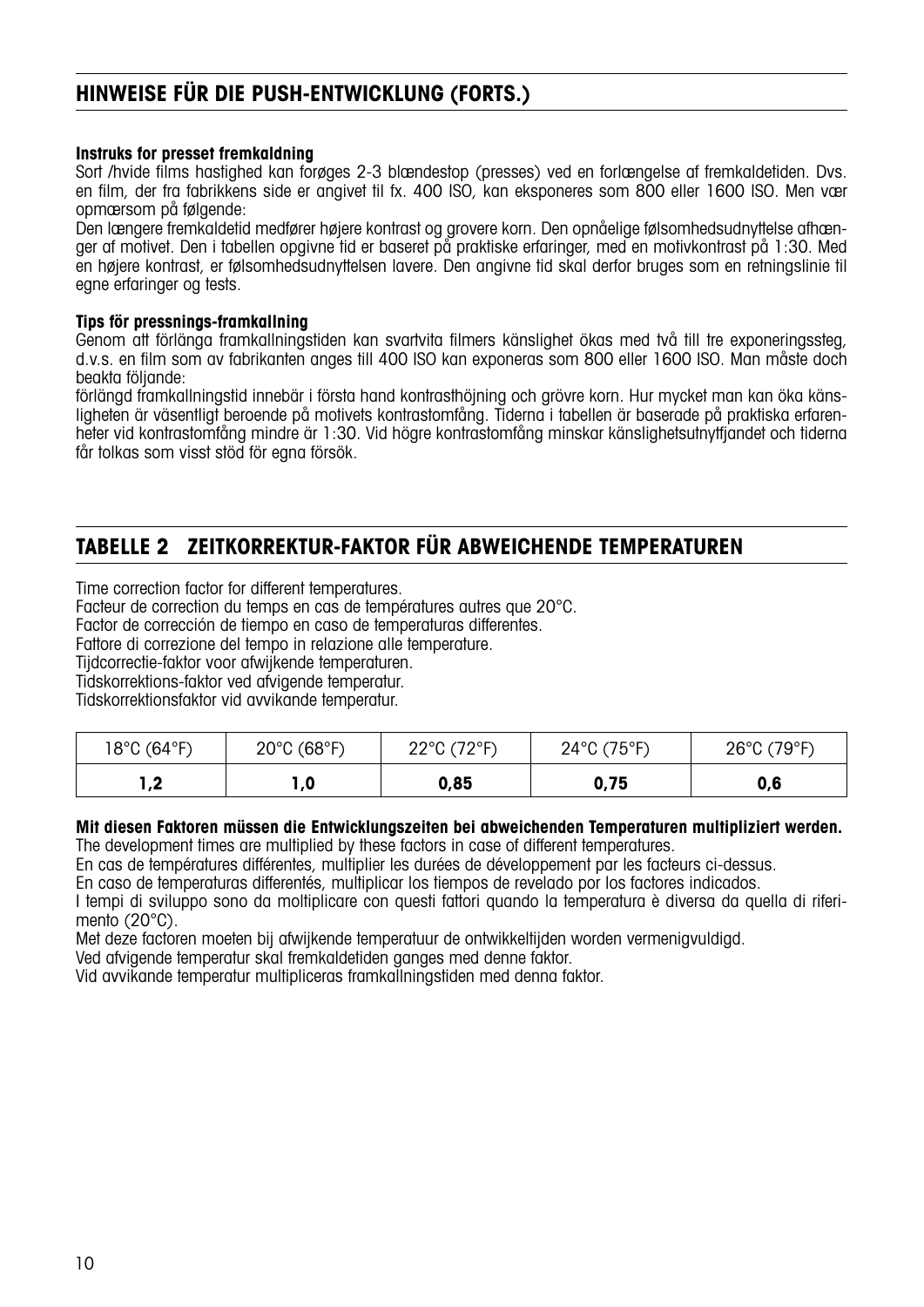### **Beta 0,55**

### **(normaler Kontrast) = für Vergrößerungsgeräte mit Kondensorbeleuchtung.**

 $\Gamma$ (normal contrast) = for enlargers with condensor.

```
(contraste normal) = pour agrandisseurs munis d'un condenseur.
```
 $\Gamma$  contraste normal $\Gamma$  = para ampliadoras con condensador.

(contrasto normale) = per ingranditori con illuminazione a condensatori.

(normaal contrast) = voor vergrotingsapparaten met gericht licht (condensor).

 $(normal kontrast) = for for starrelses a polar part of the model.$ 

 $\hat{C}$ normal kontrast $\hat{D}$  = för förstoringsapparater med kondensorbelysning.

### **Beta 0,70**

### **(höherer Kontrast) = für Vergrößerungsgeräte mit diffuser Beleuchtung (z.B. Farbmischkopf).**

 $(hiaher contrast) = for enlargive with diffusor (e.g., colour head).$ 

(contraste plus élevé) = pour agrandisseurs munis d'un diffuseur (tête couleur, par exemple).

 $\overline{\text{const}}$  contraste más alto $\overline{\text{const}}$  = para ampliadoras con dispersador (p.e. colour head).

(contrasto elevato) = per ingranditori con illuminazione diffusa (p.es. testa a colori).

(hoog contrast) = voor vergrotingsapparaten met diffuus licht (bijv. kleurenkop).

(højere kontrast) = for forstørrelsesapparater med diffust lys ( f.eks. farvehoved).

(hög kontrast) = för förstoringsapparater med diffus ljuskälla (t ex färghuvud).

| Filmtyp: Kodak Ektagraphic Slide HC |                 |                 |          |                                        |              |  |  |
|-------------------------------------|-----------------|-----------------|----------|----------------------------------------|--------------|--|--|
| Entwickler / Verdünnung             | Dmin (Schleier) | rel. F nach DIN | B/v-Wert | Entwicklungszeit<br>hei 20 $\degree$ C | Kipprhythmus |  |  |
| Neofin doku                         | n.e.            | n.e.            | n.e.     | n.e.                                   | n.e.         |  |  |
| Dokumol 1+9                         | 0.05            | 7.5             | 3.2      | 6 min                                  | alle 3s      |  |  |

| Filmtyp: Kodak Kodalith Ortho                                                                                                       |      |      |            |              |         |  |  |
|-------------------------------------------------------------------------------------------------------------------------------------|------|------|------------|--------------|---------|--|--|
| Entwicklungszeit<br>rel. E nach DIN<br>B/v-Wert<br>Dmin (Schleier)<br>Entwickler / Verdünnung<br>Kipprhythmus<br>hei 20 $\degree$ C |      |      |            |              |         |  |  |
| Neofin doku                                                                                                                         | 0.11 | 12.0 | 0.55(0.70) | $5(7,5)$ min | alle 3s |  |  |
| Dokumol 1+5                                                                                                                         | 0.07 | 12.0 | 3,1        | 4 min        | alle 3s |  |  |

| Filmtyp: Kodak Technical Pan |                 |                 |          |                                        |              |  |  |
|------------------------------|-----------------|-----------------|----------|----------------------------------------|--------------|--|--|
| Entwickler / Verdünnung      | Dmin (Schleier) | rel. F nach DIN | B/v-Wert | Entwicklungszeit<br>hei 20 $\degree$ C | Kipprhythmus |  |  |
| Neofin doku                  | 0.10            | 18-21           | 0.55     | $5 \text{ min}$                        | alle 3s      |  |  |
| Dokumol 1+5                  | 0.09            | 15.0            | 3,2      | 3 min                                  | alle 3s      |  |  |
| Eukobrom $1+9$               | 0.12            | 14.0            | 2,8      | $2.5$ min                              | alle 3s      |  |  |

| Filmtyp: Macophot Ort 25 |                 |                 |          |                               |              |  |  |
|--------------------------|-----------------|-----------------|----------|-------------------------------|--------------|--|--|
| Entwickler / Verdünnung  | Dmin (Schleier) | rel. E nach DIN | B/v-Wert | Entwicklungszeit<br>bei 20 °C | Kipprhythmus |  |  |
| Neofin doku              | 0.13            | 19.0            | 0.59     | 6 min                         | alle 3s      |  |  |
| Dokumol 1+5              | 0.04            | 16.0            | 1.8      | 4 min                         | alle 3s      |  |  |